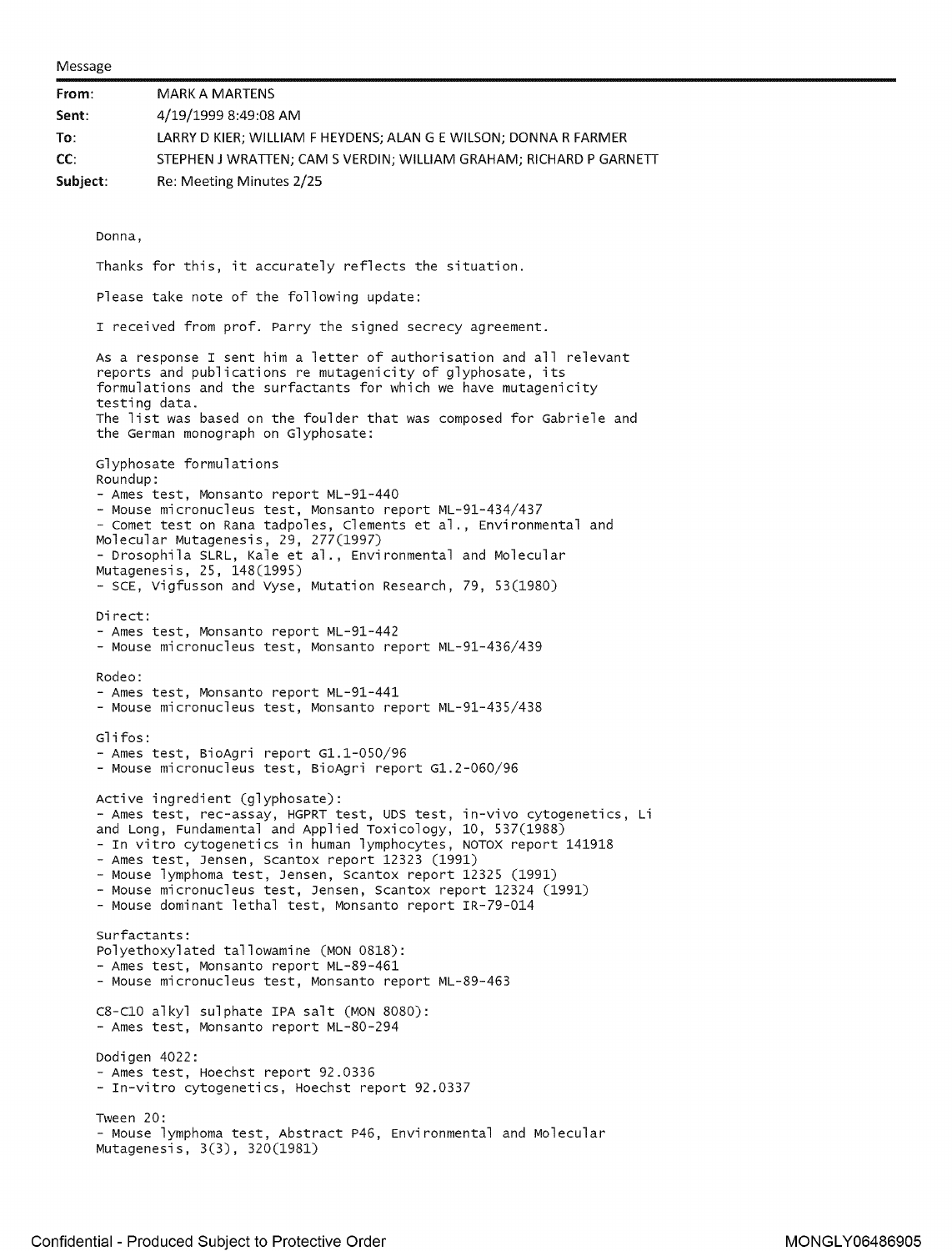Tween 80: - Mouse micronucleus test, Jenssen and Ramel, Mutation Research, 75,191(1980)

Via separate mail I sent him the composition of all the formulations tested and data on the chemistry of the surfactants (not too detailed).

so, in principle he will start his review this week.

Once the review is ready it will be a good idea to have Larry visit Jim Parry for an overall discussion.

Regards, Mark.

Reply Separator

subject: Meeting Minutes 2/25 Author: DONNA R FARMER at MONSL125 Date: 4/17/99 7:25 AM

Please find the meeting minutes and actions from our 2/25 meeting below.

We need to discuss where we are on each of these topics as well as well as finalize a letter of comment to the German Addendum. Steve has provided some valuable comments in a recent message, I will draft a letter and provide for discussion.

Bill - what is the drop dead date you need these comments?

cam where are we in getting this meeting set up?

Donna

1) Update on the German Addendum

Steve Wratten joined us for this discussion. We understand that the Germans current position on the effects observed in the various studies with the formulatons as described in the open literature do not indicate a mutagenic response but rather a cytotoxic response associated with the surfactant(s). Glyphosate, it's salts, the G3 and G4 formulations (with the Dodigen surfactant) and Rodeo are free and clear.

For those formulations/surfactants that can be tested up to the limit levels per OECD guidelines and produce no toxicity such as the Dodigen (the major surfactant in MON 52276) they would be viewed favorably.

[Roundup](https://www.baumhedlundlaw.com/toxic-tort-law/monsanto-roundup-lawsuit/) (with MON 0818), Roundup Ultra, the etheramine-based formulations and other formulations either do not meet this standard or the possiblity that they will is low.

It will be up to each country to decide which formulations it does and doesn't want and they could use this for that purpose.

It was felt that this position should not be a regulatory endpoint, it is not defensible and that once the German Addendum is made public comments and a response should be prepared for the ECCO Meetings preferably before 17th May (Mammalian Tox Meeting). Note that the Conclusion meetings are not until the 18th October - Donna will coordinate this response when a copy of the German Addendum is received.

2) Testing program - what do we test? formulations .. surfactants? When is data needed? Discussion is dependant upon info from agenda item  $# 1$ 

No further mutagenicity testing is needed for MON 52276.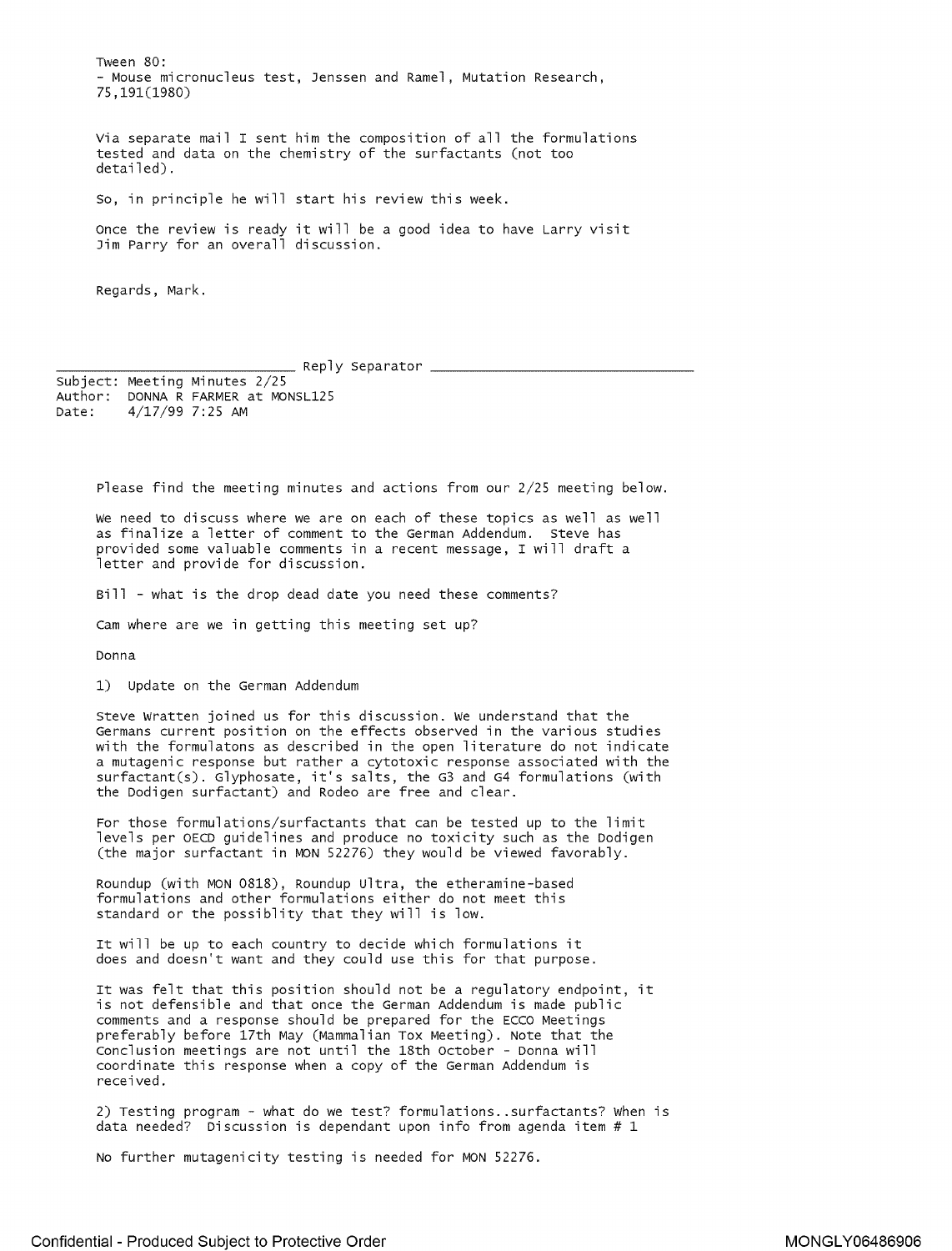Steps have been taken to acquire the cocoamine surfactant used in MON 35012/Roundup 2000 sold in Denmark for testing in the microames and micromicronucleus assays. In addition based on the concern for cytotoxicity it was recommended to also to run this surfactant thru the NRU assay (this assay addresses cytotoxicity and has a good correlation with the oral LDSO). - Donna will coordinate and monitor these tests

Management supports the investigation of MON 35050 toxicity to the liver and kidneys to address the findings in the Peluso study. Therfore it was recommended to move forward with a study ... evaluating liver and kidney histology, serum enzymes as well as glutathionine levels following high-dose, i .p. exposures of the test material. - Alan will draft and circulate a protocol

Donna will followup with Bill Graham to get the details/and clarification behind his statement below (in green) as to what is expected, on what materials and by when. "we will need to demonstrate clearly negative Mutagenic (and cytogenic?) results for all the formulations we sell in Europe. These will certainly be required by end 2000 but public pressure may require us to do them earlier."

3) "Detergent-like molecule" testing program? Is this still something we need to do? When do we start? Discussion is dependent info from agenda item #1

In light of the position taken by the German government this investigation maybe even more important than before and could possibly be conducted by Dr. Parry? Dr. Williams?

Donna will arrange for further meetings to discuss/design this program

4) Global experts

Review Dr. Parry's analyis - what is our next step? Dr. Parry concluded on his evaluation of the four articles that glyphosate is capable of producing genotoxicity both in vivo and in vitro by a mechanism based upon the production of oxidative damage.

The data that Dr. Parry evaluated is limited and is not consistant with other better conducted studies. In order to move Dr. Parry from his position we will need to provide him with the additional information as well as asking him to critically evalute the quality of all the data including the open literature studies.

As a followup Mark will contact Dr. Parry, discuss with him the existance of additional data and ask him to evaluate the full package. Mark will also explore his interest (if we can turn his opinion around) in being a spokesperson for us for these type of issues.

Larry as well as others will be available to discuss the data with Parry as needed by e-mail, phone or in person or all the above.

Dr. Williams - discuss the outcome of the cantox meeting

The panel concluded that glyphosate and Roundup were not mutagenic. That in the evaluation of these types of studies criteria should be set ... up front in the evaluation process as to what makes an acceptable study and what does not - this is to be included in the manuscript as well as a weight of evidence approach.

## 5) Lioi followup

An analysis of what was tested in the Lioi studies was deemed important. Therefore it was recommended that Monsanto EU or Italy contact Lioi and try to get a sample of what they used in their study